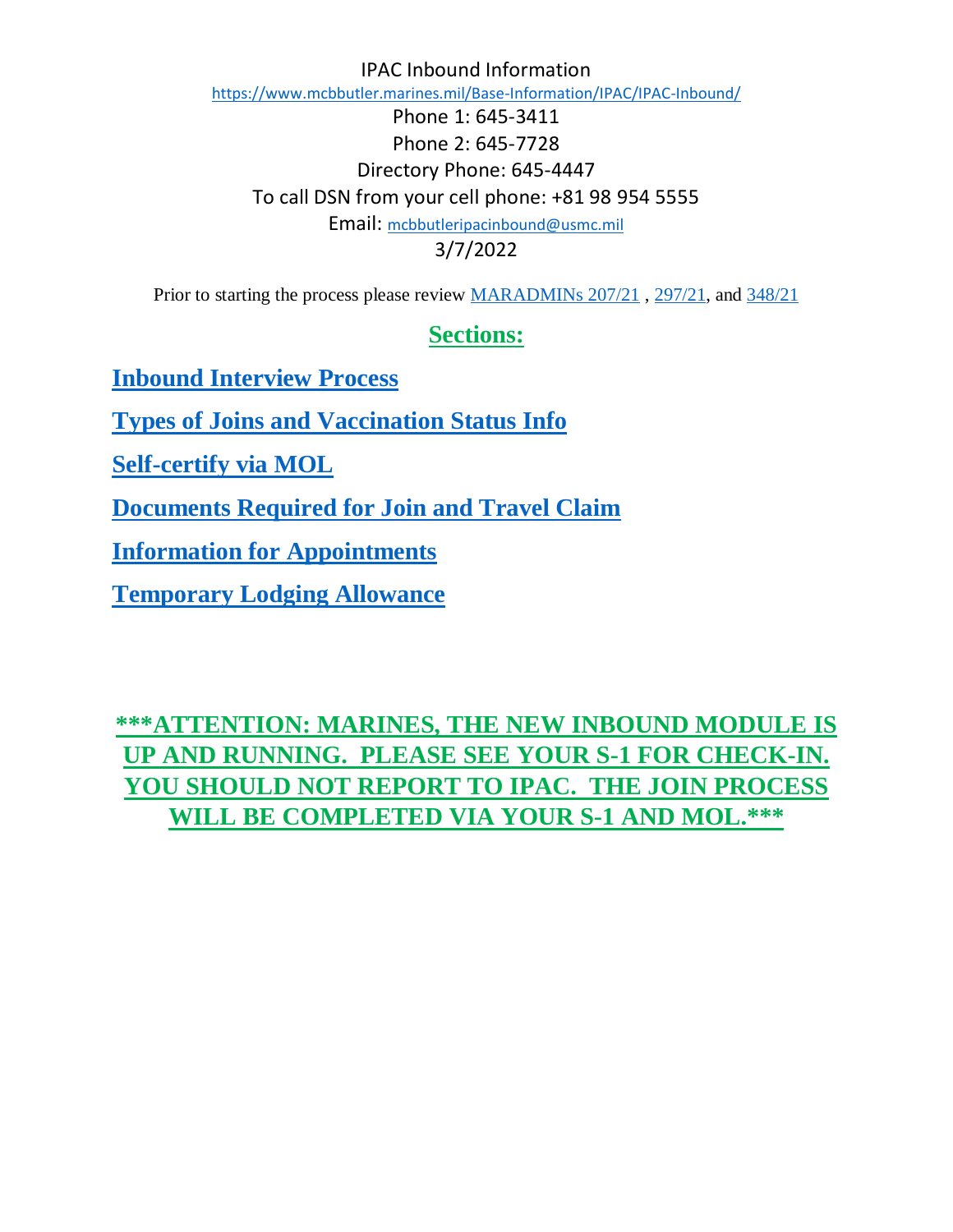# **Inbound Interview Process:**

In accordance with MARADMIN 193/21, The Inbound Interview Process is now available via MOL. Marines should now visit their S-1 to complete the join process. Please review the process below to complete your join process.

Process Outline:

- \_ Marine Reports to S-1.
- \_ S-1 inputs the date the member arrived to Okinawa.
- \_ The S-1 Approves the date inputted.
- \_ The member confirms the date inputted.
- \_ Member completes interview via Inbound Interview in MOL
- \_ Member completes travel claim via Travel Voucher Interview in MOL
- \_ S-1 Reviews the interview
- \_ S-1 Approves the Interview
- \_ Join Process is complete

# **Important Links:**

**IBI Member Checklist**

**IBI Trouble Tickets** (for Reporting Errors with IBI)

**S-1 IBI Assistance Page**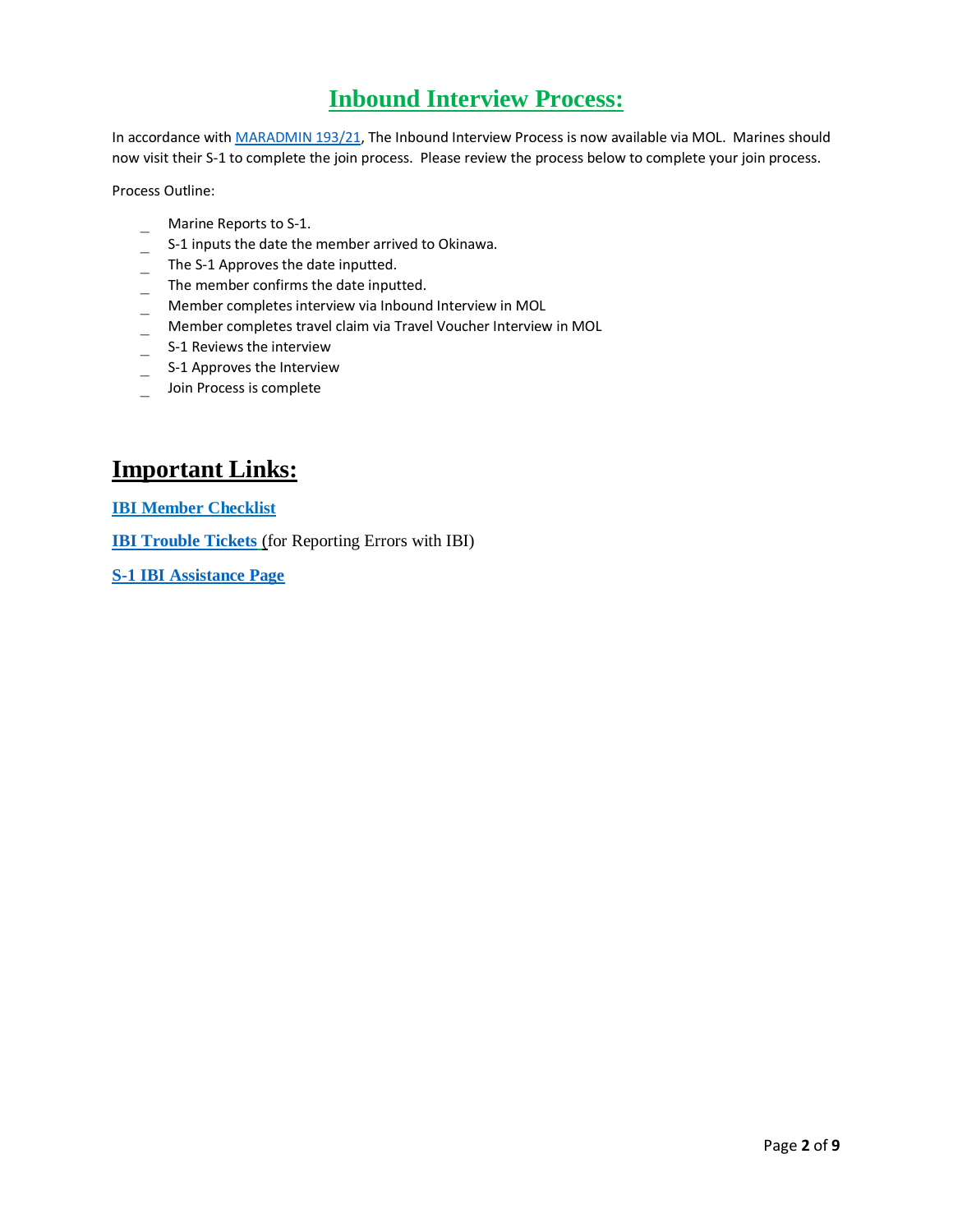# **Types of Joins:**

## **Unaccompanied:**

Members who do not have dependents and will reside in the barracks. These personnel do not receive a delayed join or ROM per diem since they are furnished a room in kind. If you are assigned a ROM barracks room and change rooms you will not rate the per diem for changing barracks rooms. **These members will be joined the day after arrival. Failure to complete IBI processing will cause a significant overpayment. Each day you are not joined is a day that you are being over paid BAH transit if you are single.**

**At no point should a Marine occupy commercial lodging if they are unaccompanied. This will not be reimbursed by disbursing unless there are extraordinary circumstances (No barracks space on the entire island)**

#### **Accompanied:**

Members who have command sponsored dependents. The dependents must be listed on an Area Clearance. **The join is the day after arrival.**

#### **Join Dates:**

The join date is always the day after arrival. The report date should be inputted in the inbound interview. Example: Member arrives at 2300 on 11 November. The S-1 will set the report date as 11 November. The join will post as 12 November once approved and confirmed. Please keep that in mind and provide your documents accordingly. If there is a delay then the report date will be the date of arrival to Okinawa. This is regardless of the situation (i.e. weather, COVID, etc…).

## **Failure to set the report date with the S-1 and confirm it in MOL will cause an overpayment of BAH or COMRATS.**

Please review the III MEF website for the latest on PCS ROM requirements. Your sponsor can assist as well.

# **Vaccination Status Info**

**Vaccinated personnel:** When traveling AMC-PE to Okinawa, upon arrival VACCINATED personnel will have full access to military installations and can travel from one military installation to another. Please consult with your sponsor on the latest III MEF/MARFORJ COVID Restrictions.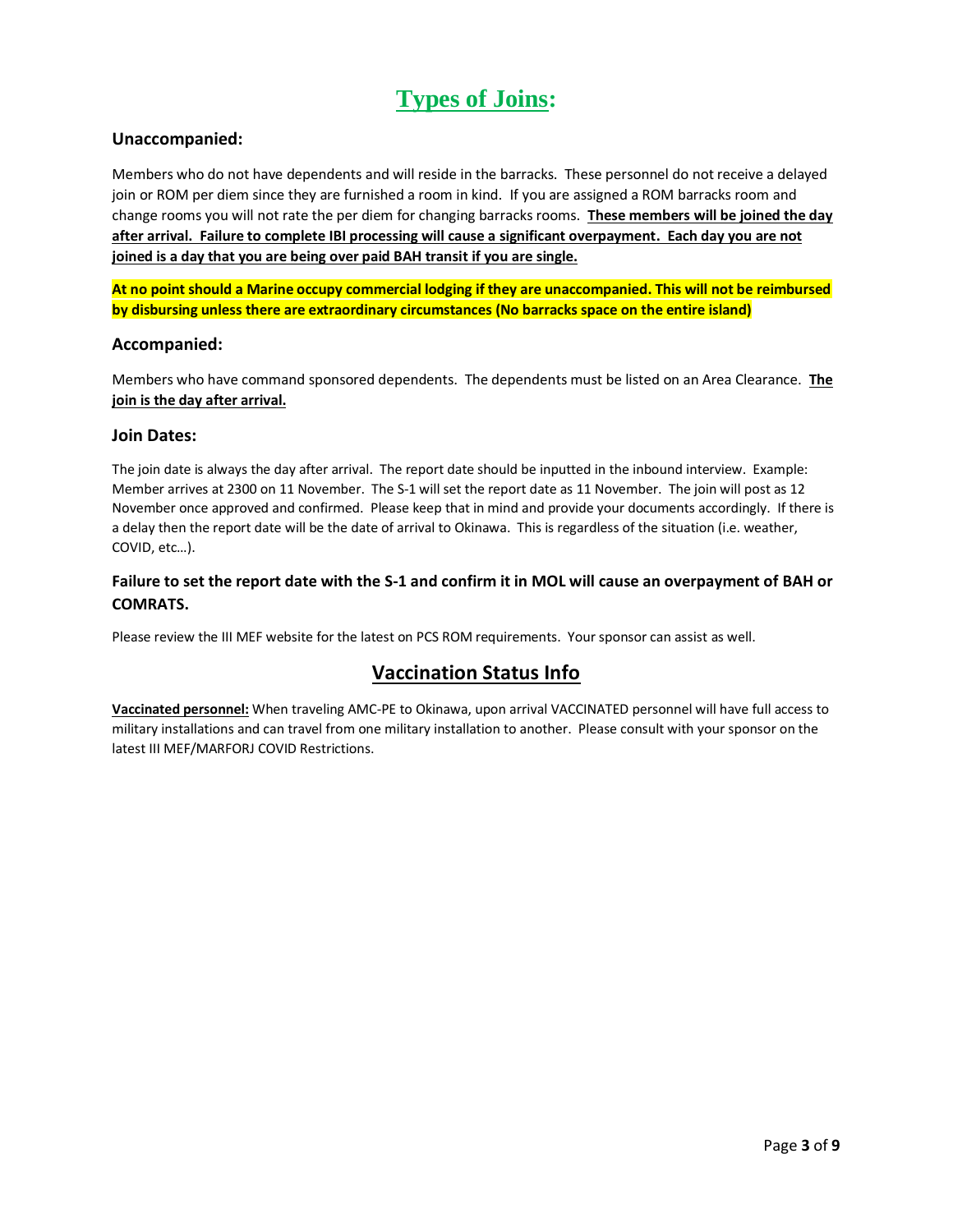# **Self-certify via MOL**

Immediately upon arrival please self-certify via MOL.Self-certification will allow us to reduce the time of your appointment. You will also be able to guarantee the accuracy of the information in your record.

The following is best completed through self-certification:

Mailing Address

Work phone number

Home phone number

Work email

ALL Record of Emergency Data Items

To self-certify in MOL you must click on **"Personal Info"** tab

#### **Click on Personal Updates**

Update Contact Information

For mailing address you must select APO/FPO box

For physical all members **MUST SELECT** foreign address

#### Update Record of Emergency Data

Change information, then Self-Certify

#### **Self-Verification of documents to support payment.**

In accordance with MARADMIN 015/20, All payments need to be supported by source documents. The following documents should be verified if they apply:

\_\_ Dependent Birth Certificates

- \_\_ Marriage certificates
- \_\_ Custody / Child Support Order
- \_\_ Lease agreements for high BAH Cost areas (San Francisco or NYC)

If you are missing these documents in your OMPF, please provide them upon your check in.

Marines can submit these documents themselves by emailing them to smb.manpower.mmrp@usmc.mil. Please write your EDIPI on all documents being sent to OMPF.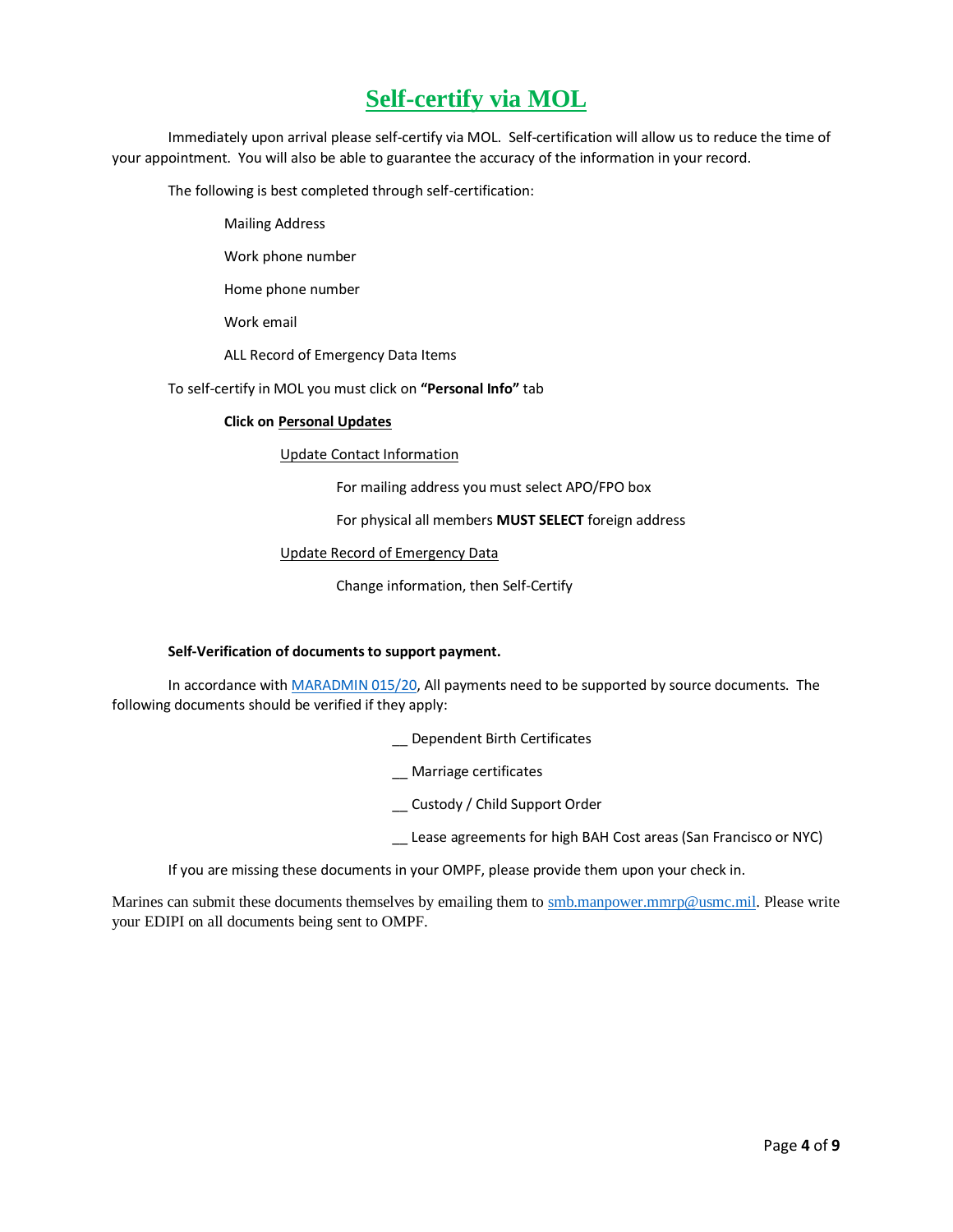# **Documents Required for Join and Travel Claim**

#### **EPAR Instructions**

Please ask your S-1 or Sponsor to submit **1 EPAR only** with all the documents below. Please include your **name, where you reside, if you're accompanied, email, and a phone number** where we can reach you. If you are having issues your Sponsor can submit all documents on your behalf. Just ask your sponsor to include information so we can contact you. If you can't send the documents we will just copy

#### **Please review the checklist below and place your documents in this order.**

#### **Audit**

\_\_Reporting Endorsement - will be generated in IBI

\_\_Original Orders and any modifications (from previous IPAC/S-1)

Basic Orders and any modifications

\_\_Barracks Occupancy Letter for Single Officers and SNCOs who desire COLA at the higher rate.

\_\_See MCIPAC-MCBBO 7220.1A for Barracks that are authorized COLA O vice COLA B

#### **Area Clearance for Dependents**

Delayed Dependent Travel Approval from MMIB, if applicable, Delayed Dependent Travel Request Example

\_\_Member to Member Data Sheet – Those with military spouses

-Available on website

\_\_Spouse LES if applicable

\_\_Overseas Housing Allowance or Government Quarters Forms (if applicable)

#### \_\_MARADMIN 015/20

\_\_Married Marines – Marriage Cert, Birth Cert of Spouse in OMPF

\_\_Marines with Dependents – Birth Certs in OMPF

\_\_Custody agreement and divorce decree if applicable

Single/Unaccompanied SSgts – CO approved COMRATS Form is required to mess separately Misc Questions:

Privatized Housing – Are you paying from your paycheck? YES or NO

\_\_Are you paying Child Support? YES or NO

#### **Travel Claim**

\_\_Port Call showing AMC Flight Itinerary for each dependent and member

-If missing you need to call the Outbound section at your previous command or

contact the Passenger Travel Office/DMO at your previous command for a copy.

\_\_Delay Letter, if AMC flight was delayed

Your S-1 may need to draft a delay letter.

\_\_Commercial Flight Itinerary arriving to SeaTac with \$0.00 balance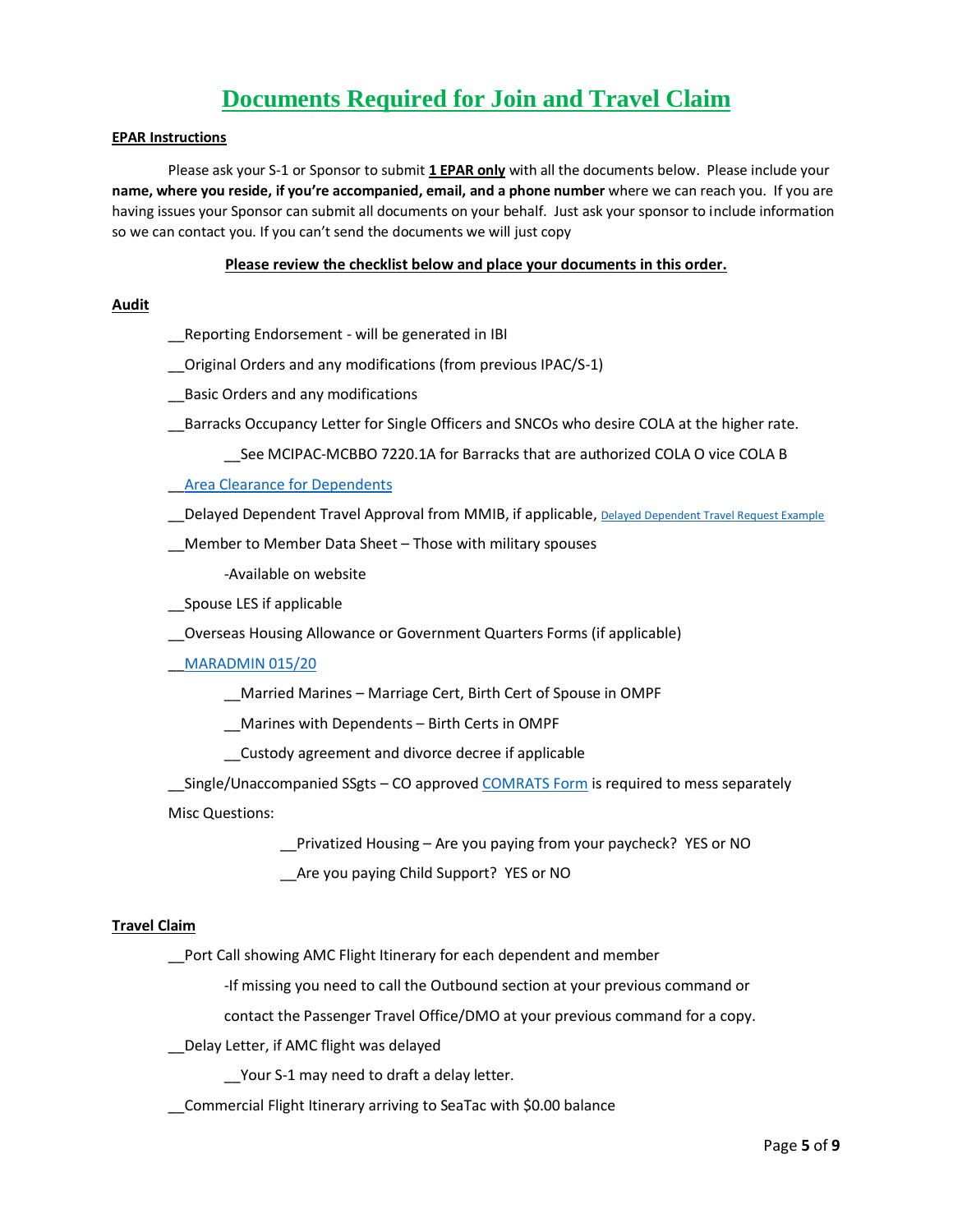-If missing you can get a copy from the booking agency.

-SATO online

https://www.cwtsatotravel.com/traveler\_info/contactInfo.html?cid=3919

-SATO Camp Foster – DSN 645-5329

-The Alamo Travel Group  $-+1$  (210) 593-3997

\_\_Any lodging receipts

-This includes at the prior PDS for TLE and Seattle-Tacoma Airport

\_\_All VPC documents, if vehicle was stored

-Vehicle Checklist

-Shipping Instruction Summary

-Vehicle Drop off documents

**\*Note**: Orders must state VPC authorized. This is to reimburse travel, not storage. For

storage you will need to contact DMO.

Any additional receipts the member would like to claim

-Excess baggage receipts – This applies to only 2 bags per person not your 3<sup>rd</sup>, 4<sup>th</sup>, or 5<sup>th</sup> bag

-Please review MARADMIN 287/09 for additional information.

-Tolls -Miscellaneous

\_\_ROM lodging receipt, if applicable to claim per diem (for COVID Positive in Seattle)

\_\_Pet Quarantine Receipts– Up to \$550.00 can be claimed

\_\_MDJ Form 270 - Pet Quarantine and DD Form 2209 - Examination Certificate

\_\_Housing Assignment Letter, if quarters assigned upon arrival

\_\_COVID 19 Testing Receipt if paid for out of pocket

\_\_DTS TECOM Voucher Complete – 2ndLts and TEMINS Only (Review the TEMINS Guide)

\_\_Citibank GOVCC Statement

**Note: Members should have access to log into Citibank at** 

**https://home.cards.citidirect.com/CommercialCard/ux/index.html#/login**

**to reference expenses if they are missing receipts.**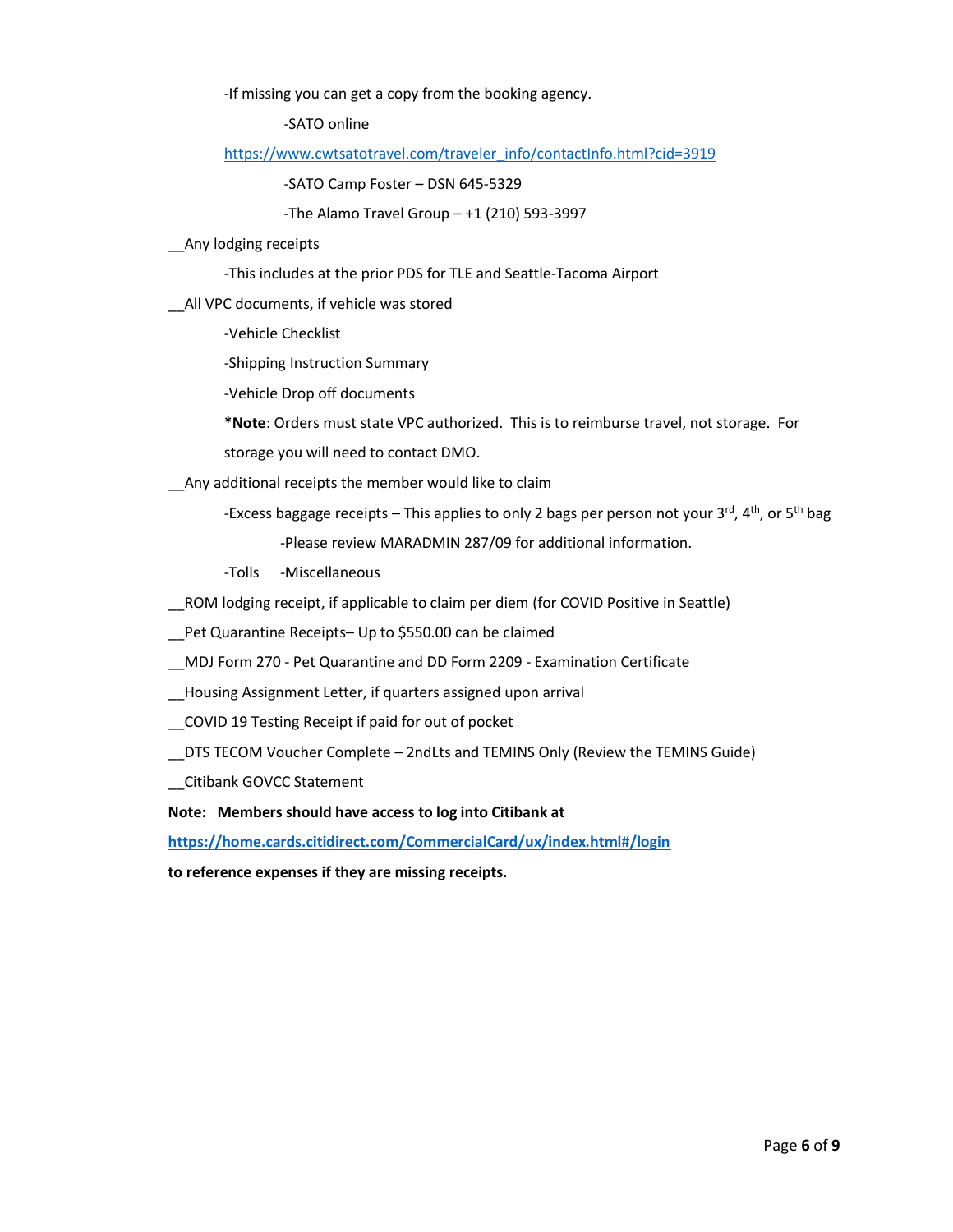# **Information for Appointments**

## **Prior to your appointment**

Upon arrival to island, please report to the S-1 to complete your IBI Join / Interview. You should only make an appointment with IPAC if you have attempted the IBI Process and have ran into real technical issues completing it. Any technical issues should first be reported to MISSO by submitting a Trouble Ticket via MOL with screen shots. Please note, The IBI does not cover the Record of Emergency data so please review and self-certify your RED. SGLI Updates should be completed via MilConnect.

### **Setting up an appointment**

If you are having technical issues, Appointments can be made by the following methods:

Primary: https://www.mcbbutler.marines.mil/Base-Information/IPAC/IPAC-Inbound/appointments/

Secondary: via EPAR through your S-1. Your S-1 should first verify that a Trouble Ticket has been submitted showing why you could not be joined via IBI.

## **\*Note: If you send an email, you will receive a response. No response within 24 hours indicates we did not receive it due to it being blocked by Marine Corps Cyber. Please resubmit if no response is received within 24 hours (Mon-Fri)**

Tertiary: Calling the phone numbers below

| 645-3411 | 645-7728 | 645-9447 | 645-7914 | 645-1114 |
|----------|----------|----------|----------|----------|
|          |          |          |          |          |

#### **Required Information for Appointments**

At a **minimum** we need your **Name, Rank, EDIPI, where you currently reside, and a way to contact you**. This can be via personal email (preferred) or cell phone. If there are issues with your claim or additional items are needed we will reach out to you for more information or documentation.

\*Note: The goal of making appointments is to assist those having real technical issues with the Inbound Interview Process via MOL.

## **Location of IPAC**

IPAC is located at Building 5966 on Camp Foster. You can find our location on Google Maps at

Lat long: 26.2936158, 127.7681395 .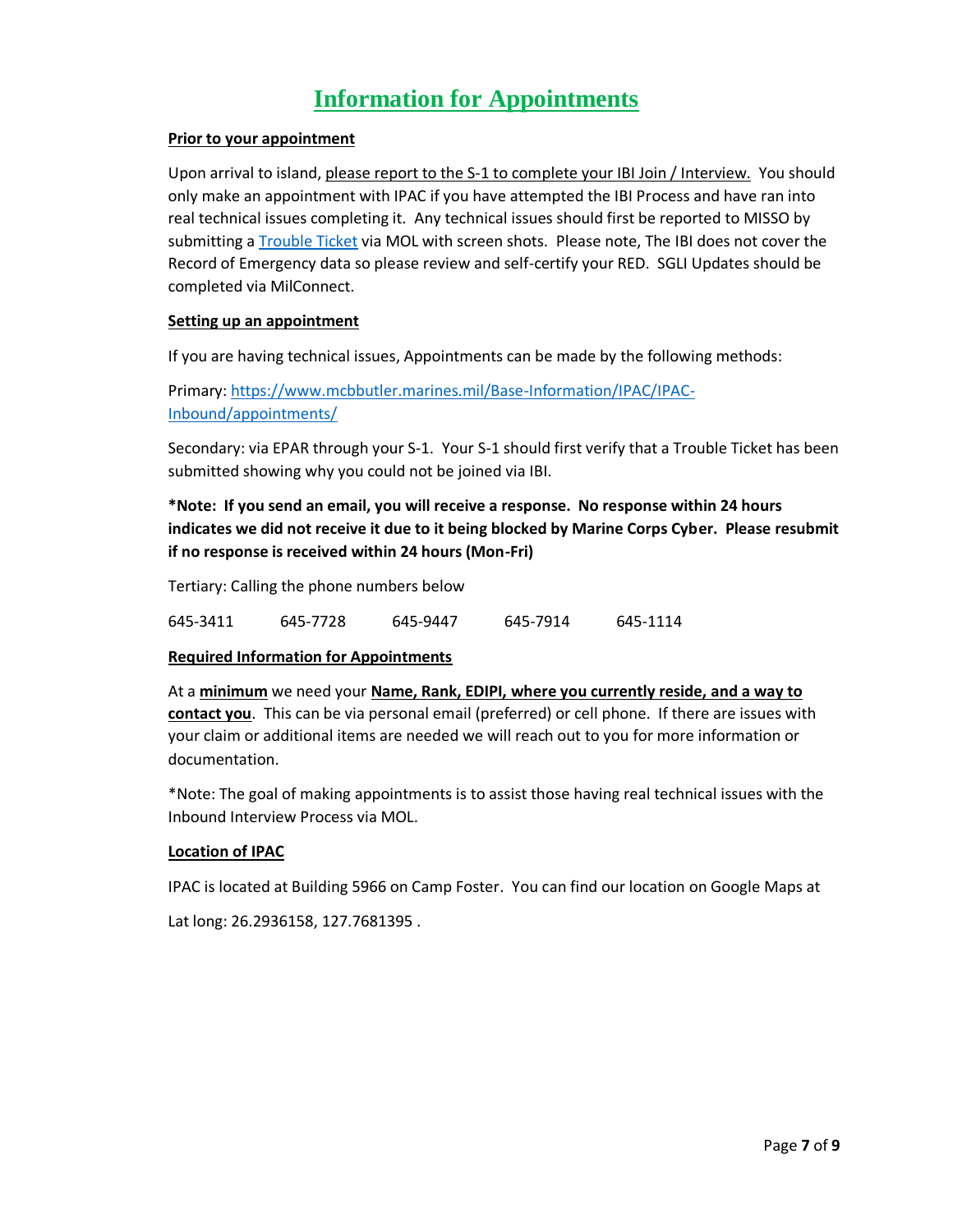# **Temporary Lodging Allowance**

## **\*\*ALL TLA SHOULD BE SUBMITTED VIA EPAR. REVIEW THIS GUIDE THEN SUBMIT ALL DOCUMENTS VIA EPAR\*\***

TLA is to pay for lodging incurred in Okinawa before occupying family type government quarters/housing for MARRIED MEMBERS ON AN ACCOMPANIED TOUR WITH DEPENDENTS PRESENT. At no point should a member without their dependents be housed in the TLF. This will result in nonreimbursable expenses.

### **How to get reimbursed for TLA:**

**-Step 1:** Complete the housing brief via your housing agent. Submit all required documents back to Kadena Housing.

**Step 2: Complete your travel claim at IPAC. Then request a copy of the** TLA Datasheet Form MCIPAC/III MEF Disbursing/7220/3 (Template on our webpage)

**Step 3:** Get TLA Datasheet Form MCIPAC/III MEF Disbursing/7220/3 completed by the Kadena Housing Office or your housing agency.

Please review the information below:

Housing & Billeting Branch DSN: 645-0582/83, Building 217 Lat Long: 26.33920, 127.77269

You must complete this form and have it stamped/certified by the personnel at Kadena or your housing agency prior to IPAC submitting for TLA reimbursement. The form is available on our website.

**-Step 2:** Submit receipts and TLA Datasheet to IPAC via EPAR. If you are having difficulty please contact us at Email: mcbbutleripacinbound@usmc.mil

**-Step 3:** IPAC will prepare the TLA Request Form and Appendix C. Once complete IPAC will submit it back to you for signature. Once you sign and date the form you must return it to IPAC.

**-Step 4:** The COMPLETED TLA Request Form, Receipts, and COMPLETED TLA Datasheet will be forwarded to Disbursing for payment via IPAC

#### **Summary and additional notes on TLA:**

#### **Documents needed to complete TLA:**

TLA Datasheet Form MCIPAC/III MEF Disbursing/7220/3 – Signed and Dated by Member **AND** Housing and Billeting Office

TLA Request Form – Signed / Dated by Member

Appendix C – Initial / Signed / Dated By Member

Certificate of Non-Availability if applicable (staying at a hotel not coordinated by TLF)